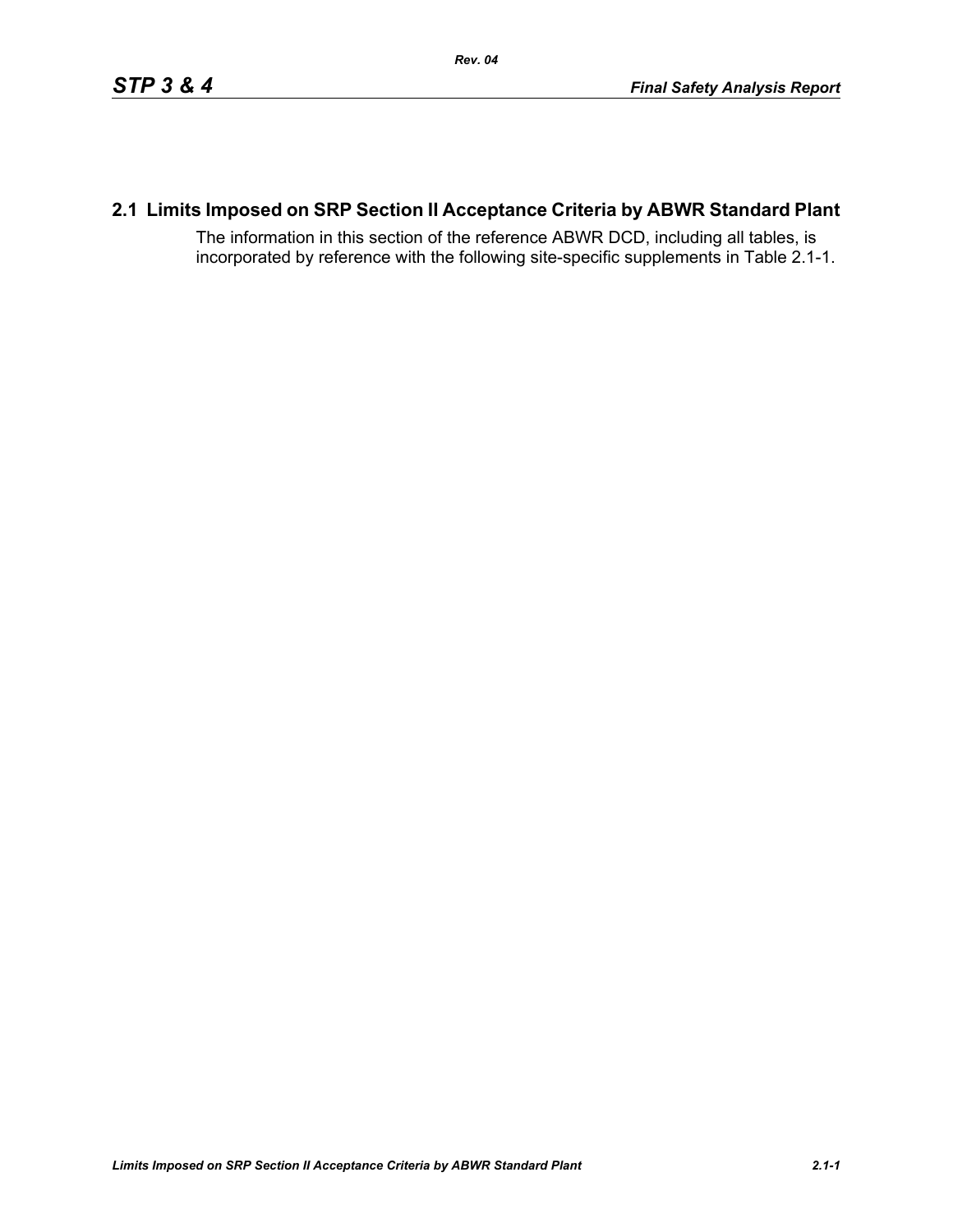$\blacksquare$ 

### **Table 2.1-1 Limits Imposed on SRP Section II Acceptance Criteria by ABWR Design**

<span id="page-1-0"></span>The supplementary information, provided in the column marked "Discussion," consists of a statement as to whether the SRP limits specified for the reference ABWR design are met for the STP 3 & 4 site, and a roadmap to the FSAR sections where further discussion is provided.

| <b>SRP</b><br><b>Section</b> | <b>Subject</b>                                                    | <b>Limits</b>                                                                                                                                                                                                                                                              | <b>Discussion</b>                                                                                                                                                                                                                                                                                                                              |
|------------------------------|-------------------------------------------------------------------|----------------------------------------------------------------------------------------------------------------------------------------------------------------------------------------------------------------------------------------------------------------------------|------------------------------------------------------------------------------------------------------------------------------------------------------------------------------------------------------------------------------------------------------------------------------------------------------------------------------------------------|
|                              | <b>Geography and Demography</b>                                   |                                                                                                                                                                                                                                                                            |                                                                                                                                                                                                                                                                                                                                                |
| 2.1.1                        | Site Location and<br>Description                                  | None                                                                                                                                                                                                                                                                       | N/A                                                                                                                                                                                                                                                                                                                                            |
| 2.1.2                        | <b>Exclusion Area</b><br>Authority and<br>Control                 | None                                                                                                                                                                                                                                                                       | N/A                                                                                                                                                                                                                                                                                                                                            |
| 2.1.3                        | Population<br><b>Distribution</b>                                 | None                                                                                                                                                                                                                                                                       | N/A                                                                                                                                                                                                                                                                                                                                            |
|                              | <b>Nearby Industrial, Transportation and Military Facilities</b>  |                                                                                                                                                                                                                                                                            |                                                                                                                                                                                                                                                                                                                                                |
| $2.2.1 -$<br>2.2.2           | Identification of<br><b>Potential Hazards</b><br>in Site Vicinity | Identify potential hazards in the site<br>vicinity that have a probability of<br>occurrence $>10^{-7}$ per year which<br>produce:<br>(1) missiles more energetic than the<br>tornado missile spectra, or<br>(2) pressure effects in excess of the<br>design basis tornado. | The potential external hazards<br>in the vicinity of the STP site are<br>identified in Subsections 2.2S.1<br>and 2.2S.2. The only potential<br>external hazard identified with a<br>frequency near 1 x 10 <sup>-7</sup> was an<br>aircraft accident with a<br>conservatively calculated total<br>impact frequency of 1.094.46 x<br>$10^{-7}$ . |
| 2.2.3                        | Evaluation of<br><b>Potential Accidents</b>                       | Evaluate only those potential<br>hazards identified above.                                                                                                                                                                                                                 | An evaluation of the aircraft<br>hazards that could impact the<br>STP site is provided in<br>Subsection 2.2S.2.7.2. Although<br>no other external hazards<br>approach a frequency of 1 x 10<br>, other potential external<br>hazards in the vicinity of the<br>STP site are discussed in<br>Subsection 2.2S.3.                                 |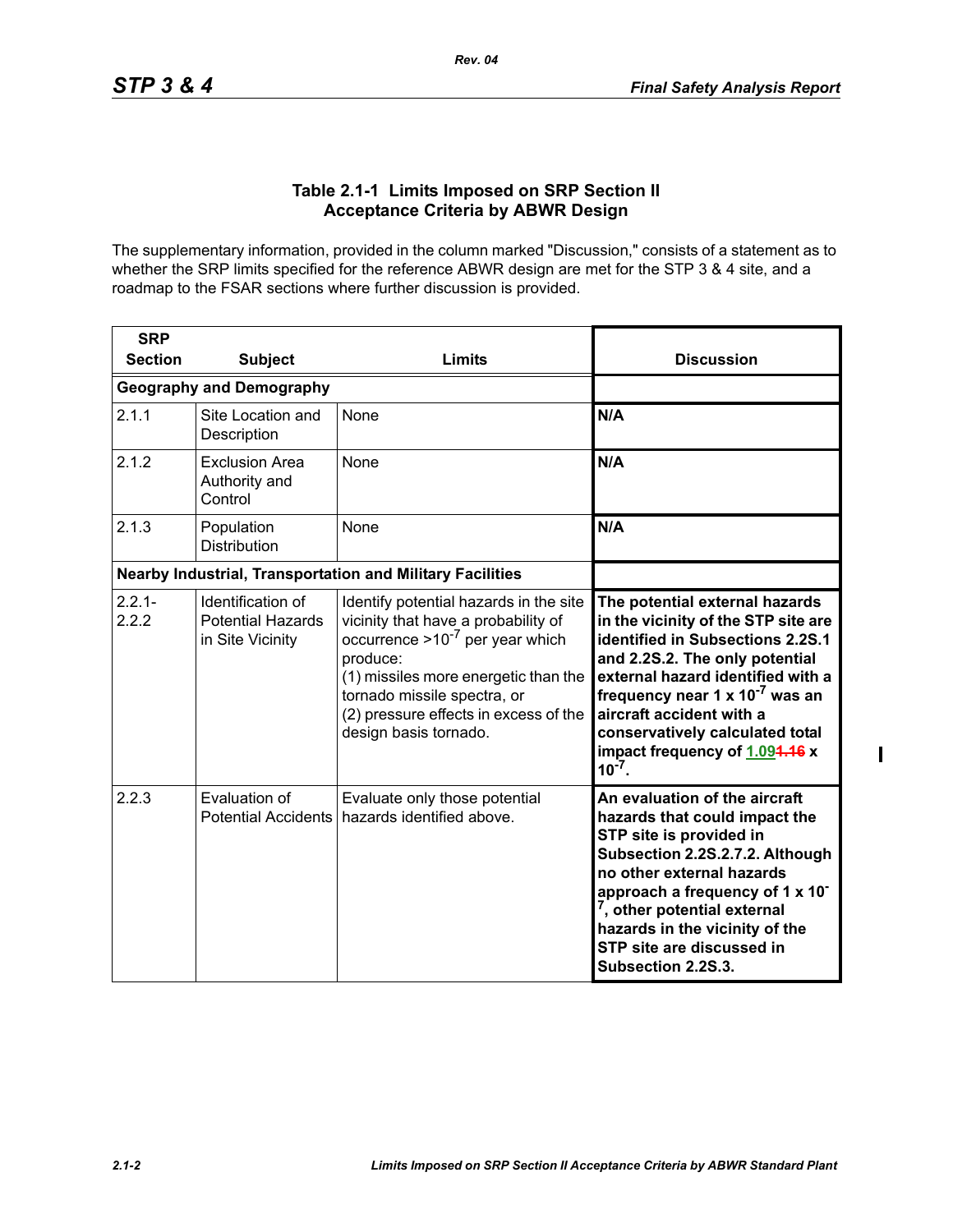| <b>SRP</b><br><b>Section</b> | <b>Subject</b>                                                                                         | Limits                                                                                                                                                                                                                                                                                          | <b>Discussion</b>                                                                                                                                                                                                                                                                                                                                                                                                                                                          |
|------------------------------|--------------------------------------------------------------------------------------------------------|-------------------------------------------------------------------------------------------------------------------------------------------------------------------------------------------------------------------------------------------------------------------------------------------------|----------------------------------------------------------------------------------------------------------------------------------------------------------------------------------------------------------------------------------------------------------------------------------------------------------------------------------------------------------------------------------------------------------------------------------------------------------------------------|
| <b>Meteorology</b>           |                                                                                                        |                                                                                                                                                                                                                                                                                                 |                                                                                                                                                                                                                                                                                                                                                                                                                                                                            |
| 2.3.1                        | Regional<br>Climatology                                                                                | Per Table 2.0-1.                                                                                                                                                                                                                                                                                | The ABWR site parameters<br>specified in Table 2.0-1 envelop<br>the STP site-specific<br>characteristics related to<br>regional climatology, with the<br>following exceptions, maximum<br>rainfall rate and ambient design<br>temperatures relative to three of<br>the wet-bulb exceedance<br>values. These departures are<br>discussed in Table 2.0-2 (see<br>also STP DEP T1 5.0-1).<br>Further details on regional<br>climatology are provided in<br>Subsection 2.3S.1. |
| 2.3.2                        | Local Meteorology                                                                                      | None                                                                                                                                                                                                                                                                                            | N/A                                                                                                                                                                                                                                                                                                                                                                                                                                                                        |
| 2.3.3                        | Onsite<br>Meteorological<br><b>Measurements</b><br>Program                                             | None                                                                                                                                                                                                                                                                                            | N/A                                                                                                                                                                                                                                                                                                                                                                                                                                                                        |
| 2.3.4                        | Short-Term<br><b>Diffusion</b><br><b>Estimates for</b><br>Accidental<br>Atmospheric<br><b>Releases</b> | Show that the site meteorological<br>dispersion values as calculated in<br>accordance with Regulatory Guide<br>1.145, and compared to dose<br>values given in Chapter 15, result in<br>doses less than stipulated in 10<br>CFR 100 and the applicable<br>portions of SRP Sections 11 and<br>15. | The design basis accident<br>doses calculated based on the<br><b>STP site meteorological</b><br>dispersion values are<br>discussed in Subsections 15.2,<br>15.56, and 15.7. The calculated<br>doses meet the dose limits<br>specified in 10 CFR 100.                                                                                                                                                                                                                       |
| 2.3.5                        | Long-Term<br>Diffusion<br><b>Estimates</b>                                                             | None                                                                                                                                                                                                                                                                                            | N/A                                                                                                                                                                                                                                                                                                                                                                                                                                                                        |
| <b>Hydrology Engineering</b> |                                                                                                        |                                                                                                                                                                                                                                                                                                 |                                                                                                                                                                                                                                                                                                                                                                                                                                                                            |
| 2.4.1                        | Hydraulic<br>Description                                                                               | Per Table 2.0-1.                                                                                                                                                                                                                                                                                | The ABWR site parameters<br>specified in Table 2.0-1 envelop<br>the STP site-specific<br>characteristics related to<br>hydrology. Further details are<br>provided in Subsection 2.4S.1.                                                                                                                                                                                                                                                                                    |

## **Table 2.1-1 Limits Imposed on SRP Section II Acceptance Criteria by ABWR Design**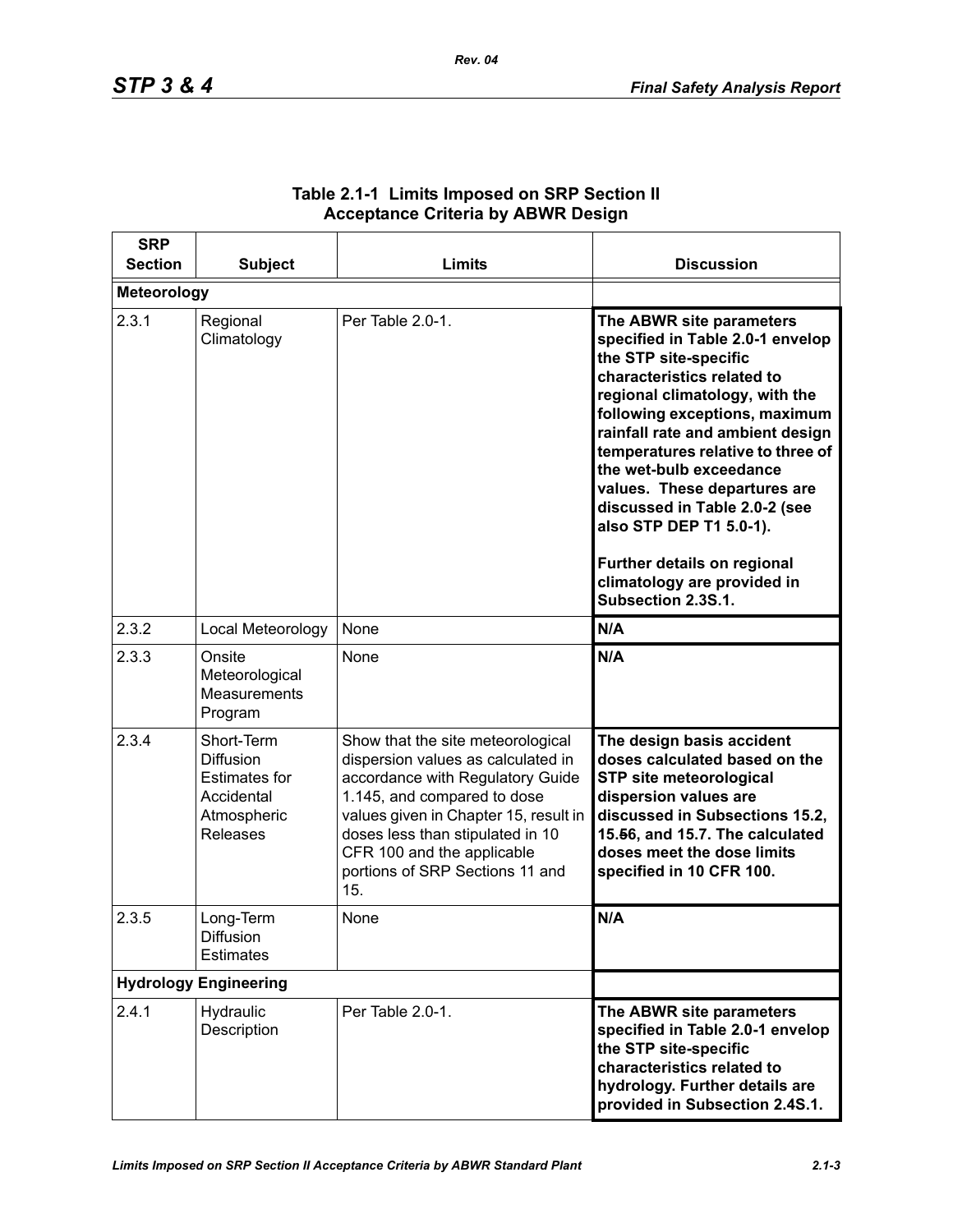| <b>SRP</b><br><b>Section</b> | <b>Subject</b>                                                    | <b>Limits</b>                                                                                                                                                | <b>Discussion</b>                                                                                                                                                                                                                                                                                                                                 |
|------------------------------|-------------------------------------------------------------------|--------------------------------------------------------------------------------------------------------------------------------------------------------------|---------------------------------------------------------------------------------------------------------------------------------------------------------------------------------------------------------------------------------------------------------------------------------------------------------------------------------------------------|
| 2.4.2                        | Floods                                                            | Per Table 2.0-1.                                                                                                                                             | The maximum flood level for the<br>STP site is discussed in<br><b>Subsections 2.4S.2 and 2.4S.4</b><br>(see also Table 2.0-2 and STP<br>DEP T1 5.0-1). Site-specific<br>flood protection measures are<br>described in Subsection<br>3.4.1.1.1.                                                                                                    |
| 2.4.3                        | Probable<br>Maximum Flood on<br>Streams and<br><b>Rivers</b>      | None                                                                                                                                                         | N/A                                                                                                                                                                                                                                                                                                                                               |
| 2.4.4                        | <b>Potential Dam</b><br><b>Failures</b><br>Seismically<br>Induced | Demonstrate that failure of existing<br>and potential upstream or<br>downstream water control<br>structures will not exceed flooding<br>30.5 cm below grade. | <b>Failure of the Main Cooling</b><br>Reservoir (MCR) would result in<br>the worst case flood level, and<br>exceeds the SRP limit for the<br>reference ABWR design as<br>discussed in Subsection 2.4S.4<br>see also Table 2.0-2 and STP<br>DEP T1 5.0-1). Site-specific<br>flood protection measures are<br>described in Subsection<br>3.4.1.1.1. |
| 2.4.5                        | Probable<br>Maximum Surge<br>and Seiche<br>Flooding               | Probable maximum surge and<br>seiche flooding level 30.5 cm below<br>grade.                                                                                  | The probable maximum surge<br>flooding level is within the SRP<br>limit for the reference ABWR<br>design. Flooding due to seiche<br>effects is considered<br>insignificant at the STP site. See<br>Subsection 2.4S.5 for further<br>details.                                                                                                      |
| 2.4.6                        | Probable                                                          | Probable maximum tsunami<br>Maximum Tsunami   flooding level 30.5 cm below grade.                                                                            | The probable maximum tsunami<br>flooding level for the STP site is<br>within the SRP limit for the<br>reference ABWR design as<br>discussed in Subsection 2.4S.6.                                                                                                                                                                                 |
| 2.4.7                        | Ice Effects                                                       | None                                                                                                                                                         | N/A                                                                                                                                                                                                                                                                                                                                               |
| 2.4.8                        | <b>Cooling Water</b><br>Channels and<br>Reservoirs                | None                                                                                                                                                         | N/A                                                                                                                                                                                                                                                                                                                                               |
| 2.4.9                        | <b>Channel Diversion</b>                                          | None                                                                                                                                                         | N/A                                                                                                                                                                                                                                                                                                                                               |

### **Table 2.1-1 Limits Imposed on SRP Section II Acceptance Criteria by ABWR Design (Continued)**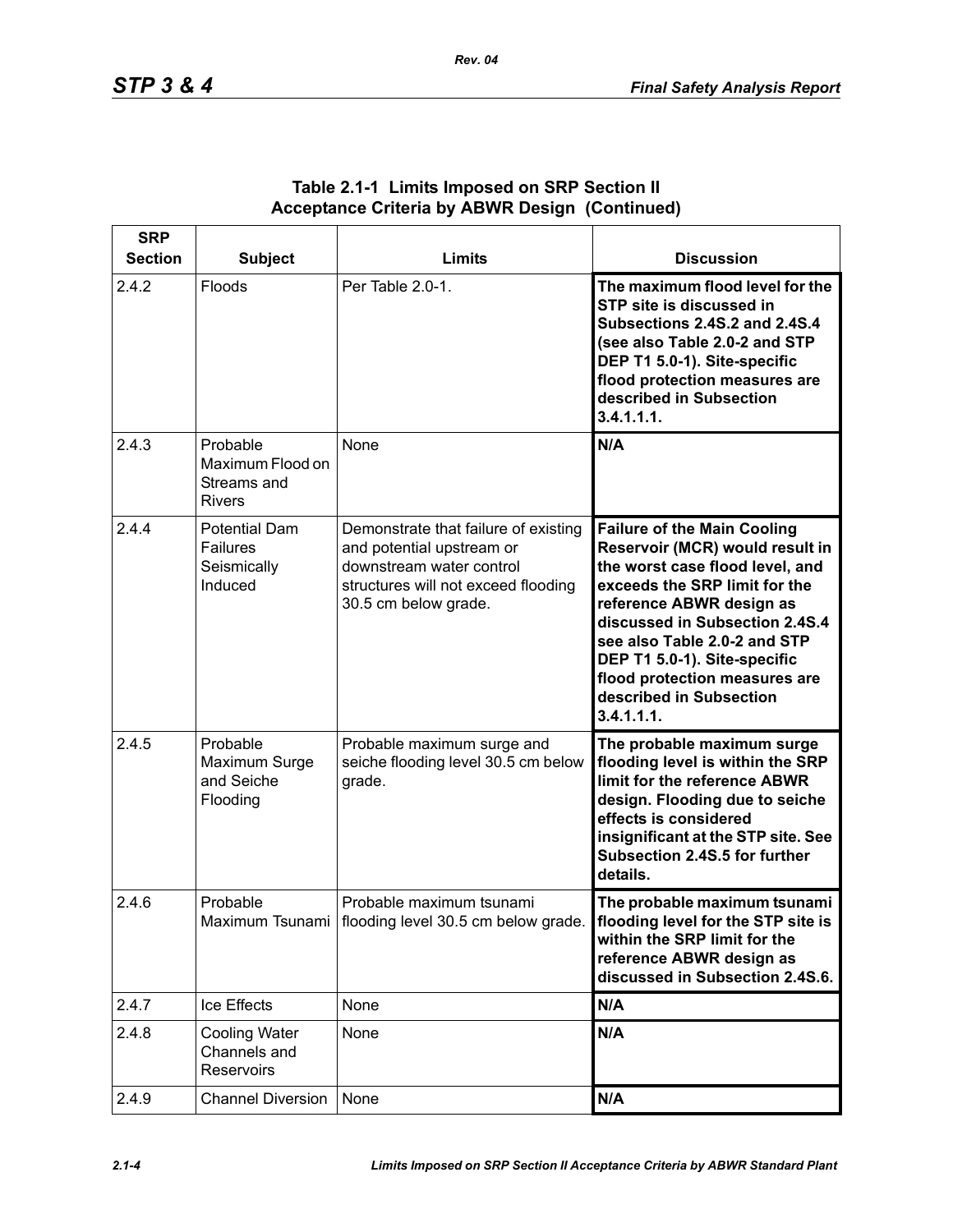| <b>SRP</b><br><b>Section</b> | <b>Subject</b>                                                                         | <b>Limits</b>    | <b>Discussion</b>                                                                                                                                                                                                                             |
|------------------------------|----------------------------------------------------------------------------------------|------------------|-----------------------------------------------------------------------------------------------------------------------------------------------------------------------------------------------------------------------------------------------|
| 2.4.10                       | Flooding<br>Protection<br>Requirements                                                 | None             | N/A                                                                                                                                                                                                                                           |
| 2.4.11                       | <b>Cooling Water</b><br>Supply                                                         | None             | N/A                                                                                                                                                                                                                                           |
| 2.4.12                       | Groundwater                                                                            | Per Table 2.0-1. | The groundwater depth in the<br>power block areas for STP 3 & 4<br>is below the maximum<br>groundwater level of 61 cm (2 ft)<br>below grade as specified in<br>Table 2.0-1. Further information<br>is provided in FSAR Subsection<br>2.4S.12. |
| 2.4.13                       | Accidental<br>Releases of Liquid<br><b>Effluent in Ground</b><br>and Surface<br>Waters | None             | N/A                                                                                                                                                                                                                                           |
| 2.4.14                       | Technical<br>Specifications and<br>Emergency<br>Operation<br>Requirement               | None             | N/A                                                                                                                                                                                                                                           |

#### **Table 2.1-1 Limits Imposed on SRP Section II Acceptance Criteria by ABWR Design (Continued)**